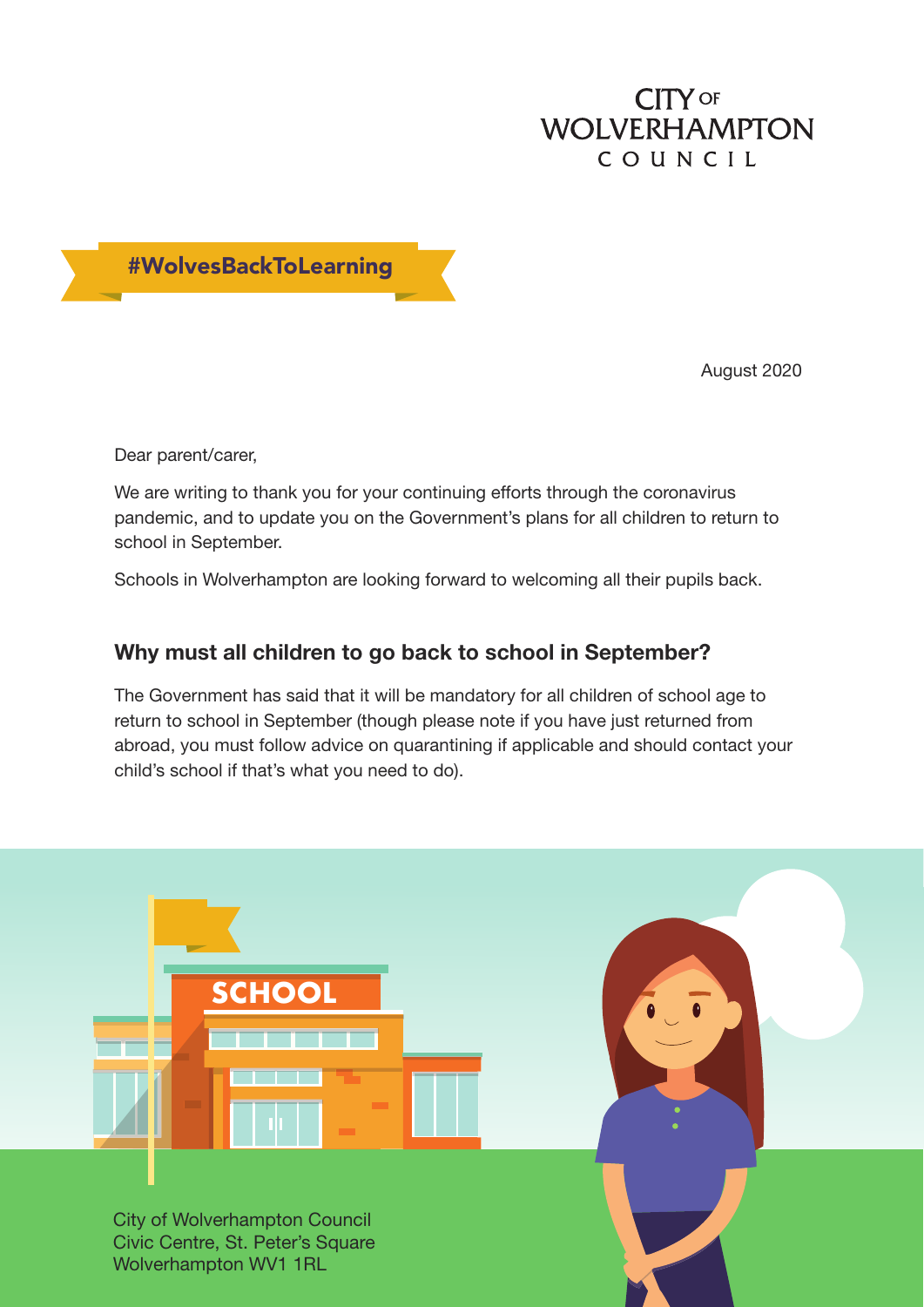*It's important for children to get back to school, nursery and early years settings for many reasons:* 

- after months of being away, it's good for your children and their well-being to get back to school
- it's important for your children to see their friends – a key part of their development is spending time socialising with school friends and taking part in group activities
- it's great to get them back to learning – parents and carers have done a fantastic job home schooling but there's no substitute for the real thing
- It's also good for your wellbeing – parents and carers have been juggling jobs, family commitments and childcare for several months and children returning to school will help you meet your various other commitments
- We want you to know that the health, safety and welfare of children, staff and the local community is paramount, and that we're confident all schools in Wolverhampton will be able to safely reopen in accordance with the latest Government guidelines next month.

## **What happens if someone becomes sick?**

If a child or someone they live with develops symptoms of coronavirus, no matter how mild – a fever, a new, continuous cough or a loss or change to their sense of taste or smell – they will need to self-isolate in line with Government guidelines and book a Covid-19 test. **No-one in the family should attend school.** 

Testing and isolating of the household are vital in keeping our classrooms safe.

**To book a test, call 119 or visit www.gov.uk/ get-coronavirus-test**

If the person with symptoms tests negative, they feel well and have been free of a fever for 48 hours, they should contact the school about when to return. Other members of their household can stop self-isolating at this point too.

Reassuringly, we have had no confirmed outbreaks of Covid-19 in education settings during the summer term. There have been a few isolated cases involving pupils across the city, but there is no evidence that these were as a result of transmission within school.

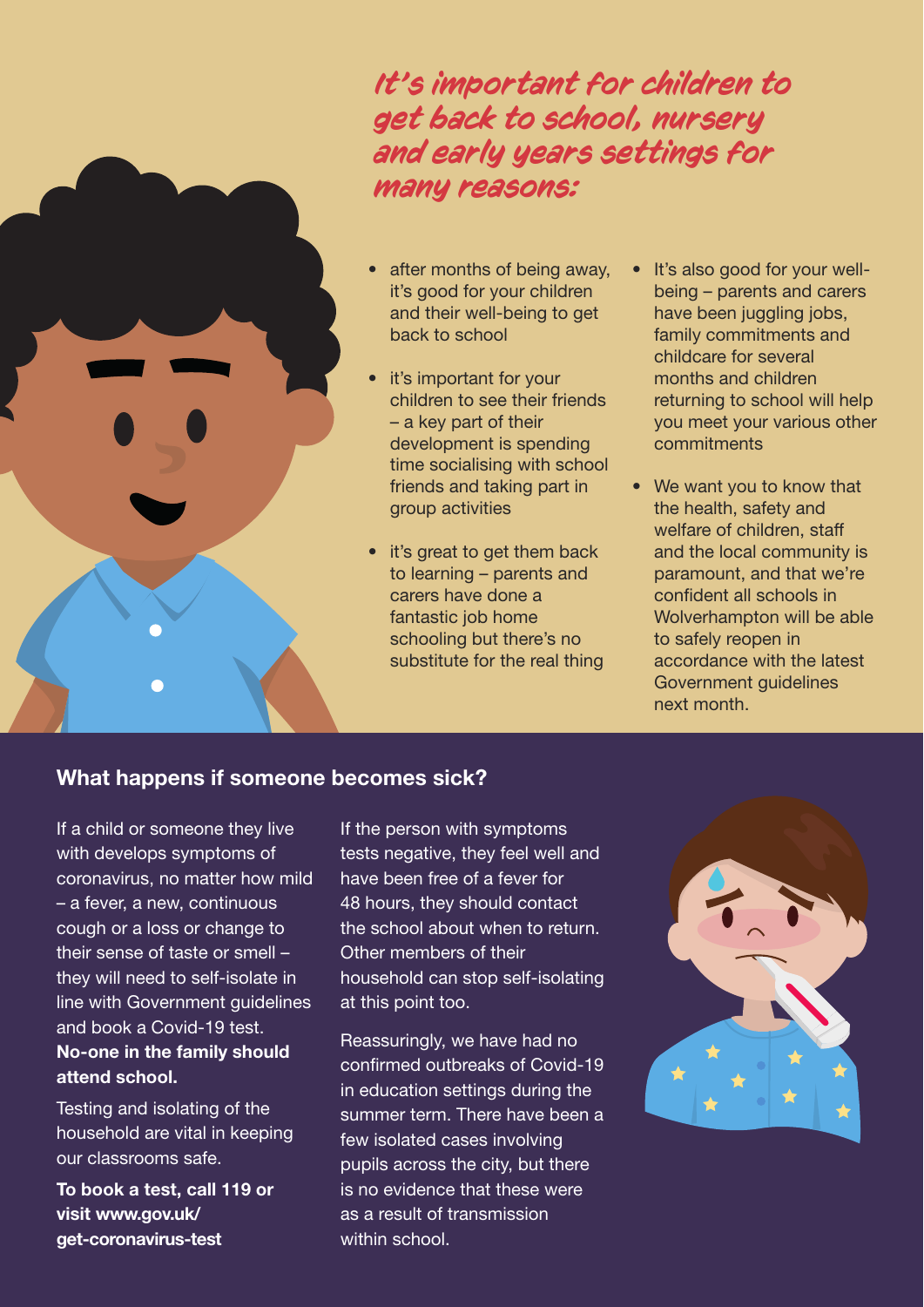**School may seem a bit different, but we're doing everything we can to ensure it is safe.**



Your child's school will be able to tell you in more detail about the specific changes it is making to enable your child to return safely.